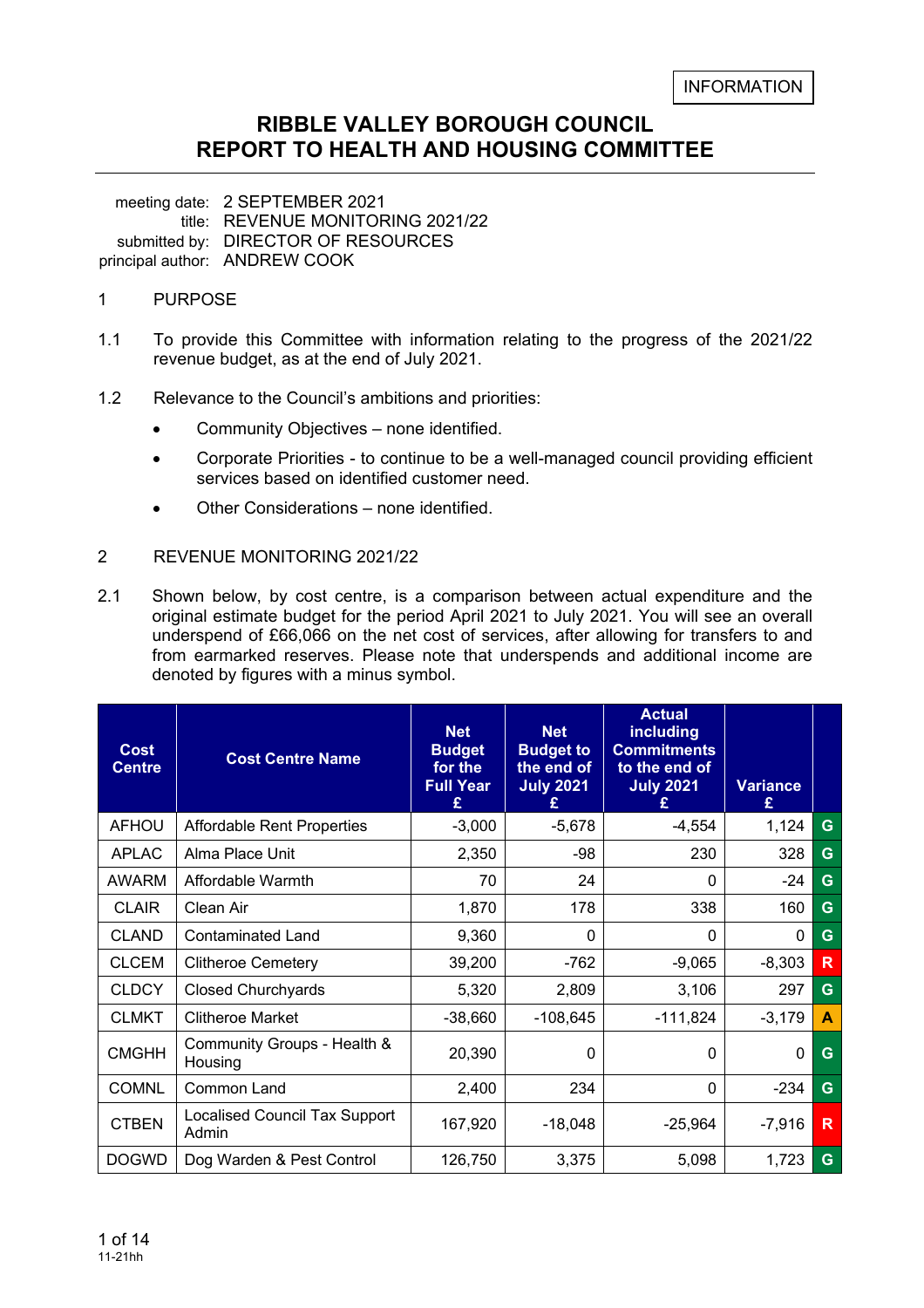| Cost<br><b>Centre</b> | <b>Cost Centre Name</b>                                                        | <b>Net</b><br><b>Budget</b><br>for the<br><b>Full Year</b><br>£ | <b>Net</b><br><b>Budget to</b><br>the end of<br><b>July 2021</b><br>£ | <b>Actual</b><br>including<br><b>Commitments</b><br>to the end of<br><b>July 2021</b><br>£ | <b>Variance</b><br>£ |              |
|-----------------------|--------------------------------------------------------------------------------|-----------------------------------------------------------------|-----------------------------------------------------------------------|--------------------------------------------------------------------------------------------|----------------------|--------------|
| <b>ENVHT</b>          | <b>Environmental Health Services</b>                                           | 339,360                                                         | $-51,260$                                                             | $-54,065$                                                                                  | $-2,805$             | A            |
| <b>HGBEN</b>          | <b>Housing Benefits</b>                                                        | 146,590                                                         | 279,225                                                               | 336,616                                                                                    | 57,391               | $\mathsf{R}$ |
| <b>HOMEE</b>          | Home Energy Conservation                                                       | 6,130                                                           | 148                                                                   | $\mathbf{0}$                                                                               | $-148$               | G            |
| <b>HOMES</b>          | <b>Homelessness Strategy</b>                                                   | 29,370                                                          | $-52,574$                                                             | $-55,361$                                                                                  | $-2,787$             | A            |
| <b>HSASS</b>          | <b>Housing Associations</b>                                                    | 6,510                                                           | 0                                                                     | $\Omega$                                                                                   | 0                    | G            |
| <b>HSTRA</b>          | <b>Housing Strategy</b>                                                        | 47,880                                                          | 6,346                                                                 | 6,024                                                                                      | $-322$               | G            |
| <b>IMPGR</b>          | <b>Improvement Grants</b>                                                      | 74,200                                                          | $-9,592$                                                              | $-10,676$                                                                                  | $-1,084$             | G            |
| <b>JARMS</b>          | Joiners Arms                                                                   | 42,840                                                          | 4,183                                                                 | 3,558                                                                                      | $-625$               | $\mathbf G$  |
| <b>SHARE</b>          | <b>Shared Ownership Rents</b>                                                  | $-460$                                                          | $-1,330$                                                              | $-1,329$                                                                                   | 1                    | G            |
| <b>SUPPE</b>          | <b>Supporting People</b>                                                       | 7,420                                                           | 200                                                                   | $-33,351$                                                                                  | $-33,551$            | $\mathsf{R}$ |
| <b>UCRED</b>          | <b>Universal Credit</b>                                                        | 22,400                                                          | $-2,880$                                                              | $-1,106$                                                                                   | 1,774                | G            |
|                       | <b>Total Health and Housing Committee</b>                                      | 1,056,210                                                       | 45,855                                                                | 47,675                                                                                     | 1,820                |              |
| <b>Reserves</b>       | <b>Transfers to/(from) Earmarked</b>                                           |                                                                 |                                                                       |                                                                                            |                      |              |
|                       | Housing Related Grants Reserve -<br>Affordable Warmth Grant                    | $-70$                                                           | $-24$                                                                 | 0                                                                                          | 24                   |              |
|                       | Housing Related Grants Reserve - Flexible<br><b>Homelessness Support Grant</b> | $-18,560$                                                       | 0                                                                     | $\Omega$                                                                                   | 0                    |              |
|                       | Housing Related Grants Reserve -<br>Homelessness Reduction Act Funding         | $-6,460$                                                        | $\mathbf 0$                                                           | $\mathbf 0$                                                                                | $\mathbf 0$          |              |
|                       | Housing Related Grants Reserve -<br><b>Homelessness Prevention Grant</b>       | 67,910                                                          | 67,910                                                                | 0                                                                                          | $-67,910$            |              |
|                       | Equipment Reserve - Joiners Arms<br>Furniture and Equipment                    | $-500$                                                          | 0                                                                     |                                                                                            | 0                    |              |
|                       | Total after transfers to/(from)<br><b>Earmarked Reserves</b>                   | 1,098,530                                                       | 113,741                                                               | 47,675                                                                                     | $-66,066$            |              |

| <b>Key to Variance shading</b>             |  |
|--------------------------------------------|--|
| Variance of £5,000 or more (Red)           |  |
| Variance between £2,000 and £4,999 (Amber) |  |
| Variance less than £2,000 (Green)          |  |

2.2 The red variances highlight specific areas of high concern, for which budget holders are required to have an action plan. Amber variances are potential areas of high concern and green variances are areas which currently do not present any significant concern.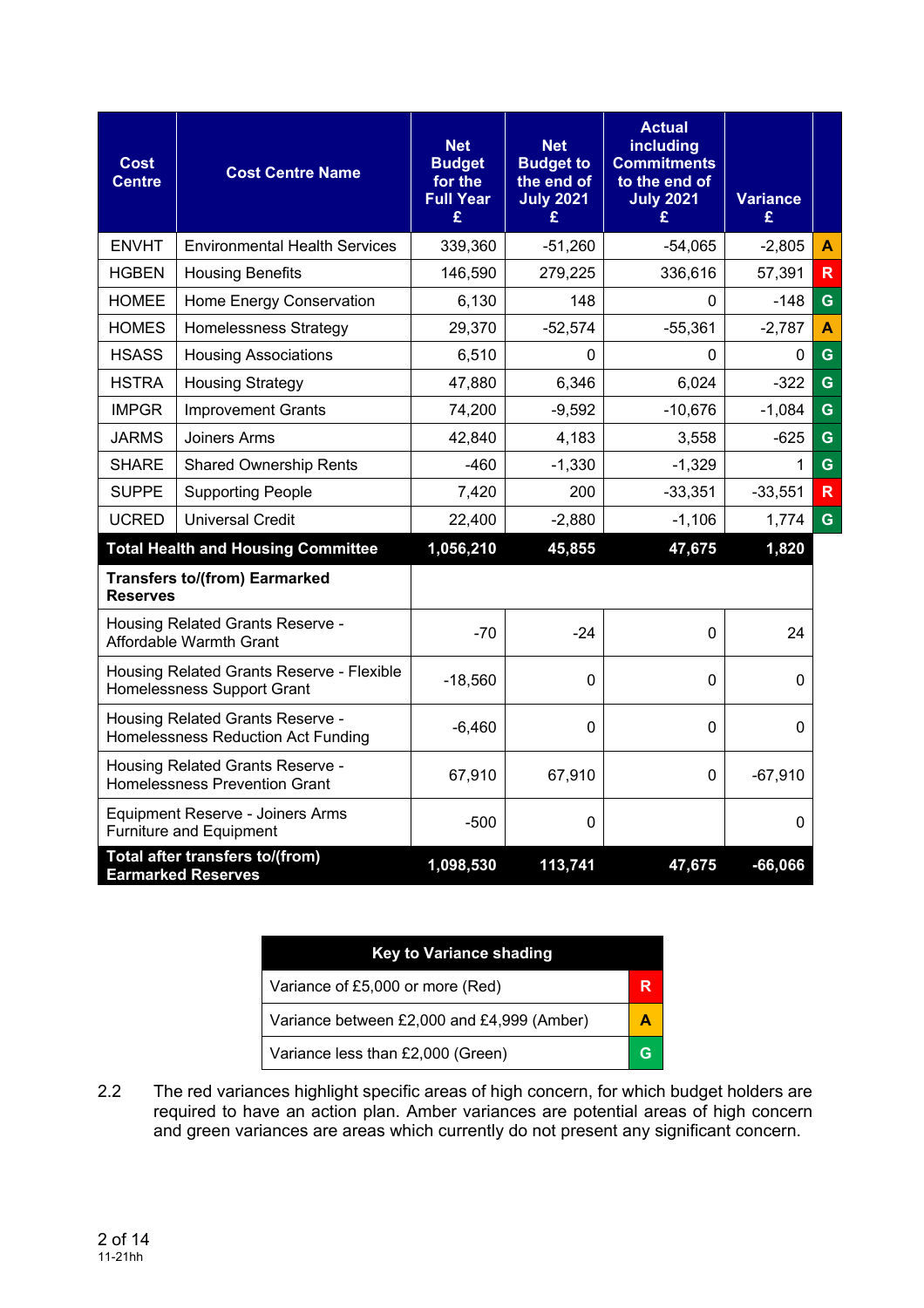- 2.3 The main variances between budget and actuals on individual budget codes within cost centres have also been highlighted and explained, as follows:
	- Red budget code variances (£5,000 or more) are shown with the budget holder's comments and agreed actions in Annex 1.
	- Amber budget code variances (£2,000 to £4,999) are shown with the budget holder's comments in Annex 2.
- 2.4 The largest overspend to date, is the Housing Benefits rent allowance net overspend of £55,834, which will broadly be funded by increased Housing Benefits subsidy grant income at year-end. Thus, there will be no significant rent allowances net overspend at year-end.
- 2.5 Additional Domestic Abuse Support new burdens funding of £33,351 has been received from MHCLG in-year. The budget will be amended at revised estimate stage to reflect the additional funding and any associated in-year new burdens spend commitments identified.
- 2.6 Outlined below are the other main variances to the end of July 2021 that are unlikely to be rectified by the end of the financial year:
	- **Localised Council Tax Support Admin/Admin Grant (-£5,446):** Local Council Tax Support Administration funding received from MHCLG for 2021/22 is higher than budgeted for
	- **Clitheroe Market/Stalls (-£4,207):** Higher demand for stalls from traders than budgeted for, reflecting the on-going increased popularity of the market among shoppers and traders post Covid-19 lockdown in this demand-led fluctuating service area.
	- **Environmental Health Services/Street Trading Licence Income (-£3,027):**  There have been several new street trading licences issued since the start of the financial year, which has resulted in increased income.
	- **Housing Benefits/DWP Pensions Credit Uplift New Burdens (-£2,066):** Additional funding received in-year from the DWP to reflect the burden on the Council of administering the pensions credit uplift changes in-year. This funding was not anticipated at original estimate budget stage.
	- **Joiners Arms/Dwelling Rents (+£3,654):** Lower occupancy at the Joiners Arms homelessness unit than anticipated at budget setting stage. This is mainly due to flats 1 and 2 being out of service since the end of March 2021 due to damp and water ingress issues.
	- **Environmental Health Services/Private Water Samples (+£3,124):** No private water risk assessment and samples work has been undertaken for the year to date, due to on-going vacancies within the Environmental Health team, meaning that available staff time has been focussed on other priority areas of work for the year to date.
- 3 HOMELESSNESS PREVENTION GRANT 2021/22
- 3.1 At original estimate budget stage, we had just received notification from MHCLG that new Homelessness Prevention Grant funding would be received in 2021/22 and that this new grant would replace the previously separate Flexible Homelessness Support Grant and Homelessness Reduction Act funding allocations received in previous years.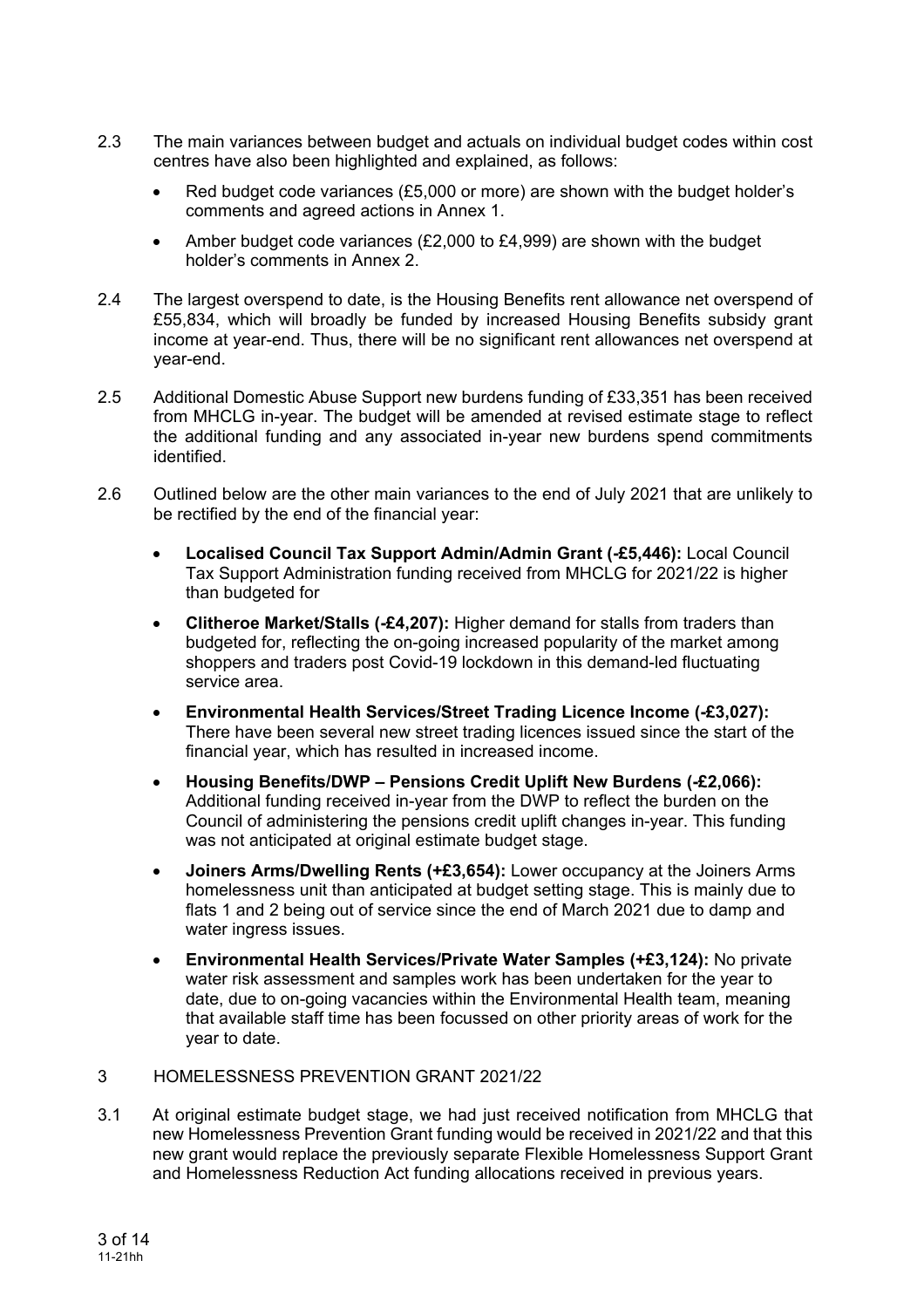- 3.2 At that stage, the new Homelessness Prevention Grant funding of £67,912 received in 2021/22 was planned to be transferred to a new Homelessness Prevention Grant earmarked reserve and additional homelessness costs in 2021/22 were to be funded by transfers from amounts previously set aside in the Flexible Homelessness Support Grant and Homelessness Reduction Act funding earmarked reserves.
- 3.3 Since the original estimate budget was set the following changes have been made with regard to the homelessness funding allocation and transfers to and from reserves:
	- MHCLG have confirmed that the Homelessness Prevention Grant paid to councils in 2021/22 must be used to help fund homelessness net expenditure in-year. Therefore, the £67,912 grant received in May 2021 will not be transferred to a new Homelessness Prevention Grant earmarked reserve, which is the reason for the -£67,910 variance on Transfers to/(from) Earmarked Reserves at the end of July 2021.
	- Because the Homelessness Prevention Grant must be used to help fund homelessness net expenditure in-year, there is now no need to use amounts previously set aside in the Flexible Homelessness Support Grant and Homelessness Reduction Act funding earmarked reserves to fund additional homelessness costs in 2021/22. The amounts in these reserves were subsequently used to help fund homelessness net expenditure at 2020/21 year-end. Therefore, the budgeted 2021/22 year-end transfers of £25,020 from the Flexible Homelessness Support Grant and Homelessness Reduction Act funding earmarked reserves will not take place.
- 3.4 The budget will be updated at revised estimate stage to reflect these changes.
- 4 CONCLUSION
- 4.1 The comparison between actual expenditure and the original estimate budget for this Committee to the end of July 2021 shows an underspend of £66,066 after allowing for transfers to and from earmarked reserves.

SENIOR ACCOUNTANT **EXECUTE:** DIRECTOR OF RESOURCES

HH11-21/AC/AC 24 August 2021

BACKGROUND PAPERS: None For further information please ask for Andrew Cook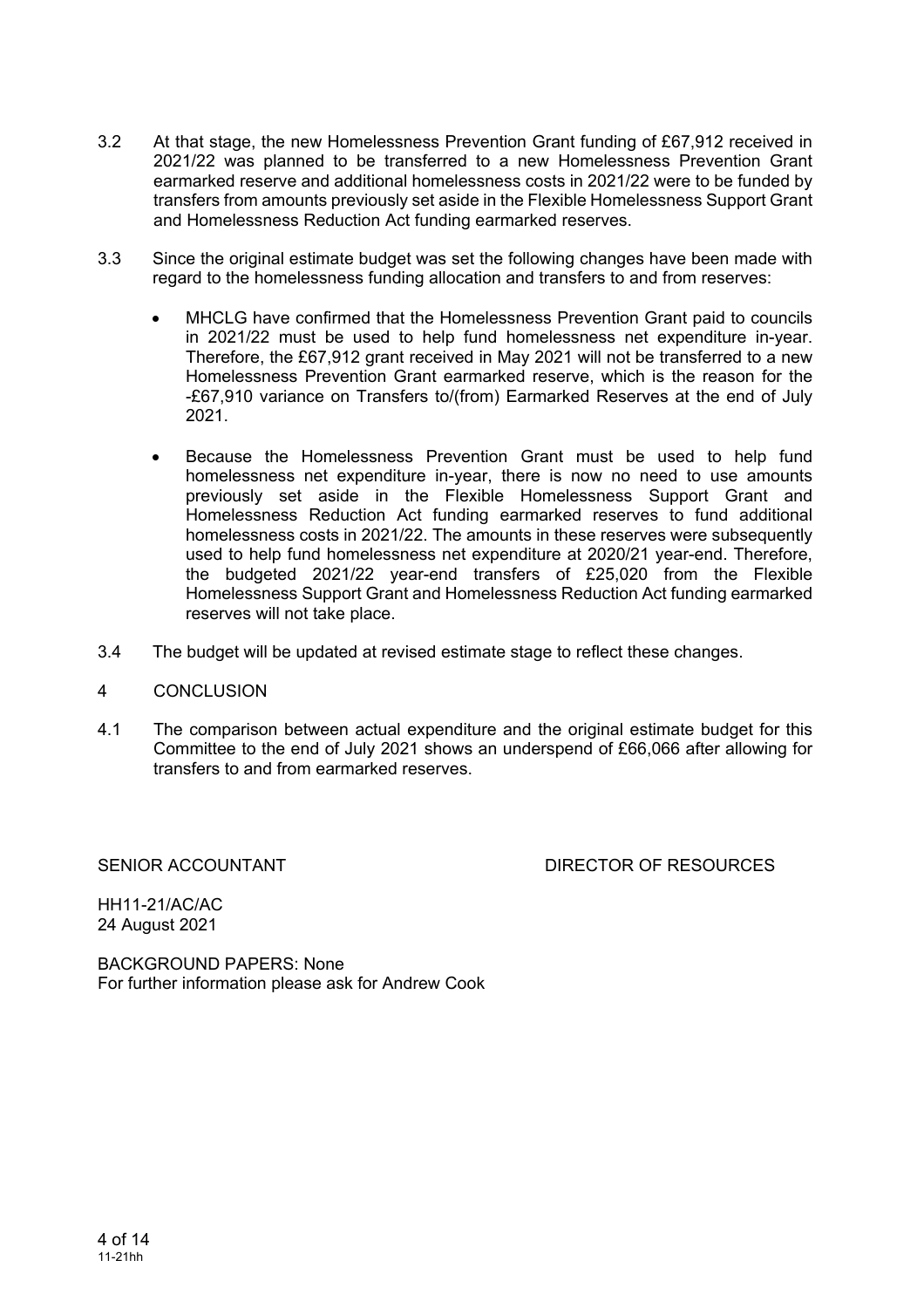| <b>Ledger</b><br><b>Code</b> | <b>Ledger Code Name</b>                                                  | <b>Net</b><br><b>Budget for</b><br>the Full<br>Year | <b>Net</b><br><b>Budget to</b><br>the end of<br><b>July 2021</b> | <b>Actual</b><br><b>including</b><br><b>Commitments</b><br>to the end of<br><b>July 2021</b> | <b>Variance</b><br>£ | <b>Reason for Variance</b>                                                                                                                                                                                                                                                                                                                                                                                                           | <b>Action Plan as agreed</b><br>between the Budget Holder<br>and Accountant                                                                                                 |
|------------------------------|--------------------------------------------------------------------------|-----------------------------------------------------|------------------------------------------------------------------|----------------------------------------------------------------------------------------------|----------------------|--------------------------------------------------------------------------------------------------------------------------------------------------------------------------------------------------------------------------------------------------------------------------------------------------------------------------------------------------------------------------------------------------------------------------------------|-----------------------------------------------------------------------------------------------------------------------------------------------------------------------------|
| SUPPE/<br>8961z              | <b>Supporting People/MHCLG</b><br>- Domestic Abuse Support<br>to Victims | $\Omega$                                            | $\Omega$                                                         | $-33,351$                                                                                    | $-33,351$ R          | Additional New Burdens funding received<br>in-year from MHCLG to reflect the<br>burden on the Council in 21/22 of<br>working with and supporting Lancashire<br>County Council, who now have a<br>statutory duty to provide support to<br>victims of domestic abuse and their<br>children residing within safe<br>accommodation. The Council was not<br>informed of this funding until after the<br>original estimate budget was set. | The budget will be updated<br>at revised estimate stage to<br>reflect this additional income.                                                                               |
| CLCEM/<br>5056               | Clitheroe<br>Cemetery/Grounds<br>Maintenance                             | 64,760                                              | 21,600                                                           | 12,113                                                                                       | $-9,487$ R           | Less time charges from the Grounds<br>Maintenance team to date on cemetery<br>maintenance work and grave digging.<br>This is partly due to less grave digging<br>work for the year to date (see<br>CLCEM/8441u below), as less burials<br>have taken place so far in-year. Time<br>charges can also fluctuate in-year on this<br>budget code, so there may be higher<br>charges in future months.                                    | The budget will be reviewed<br>at revised estimate budget<br>stage to reflect the latest<br>forecast for the year for<br>grounds maintenance team<br>input at the cemetery. |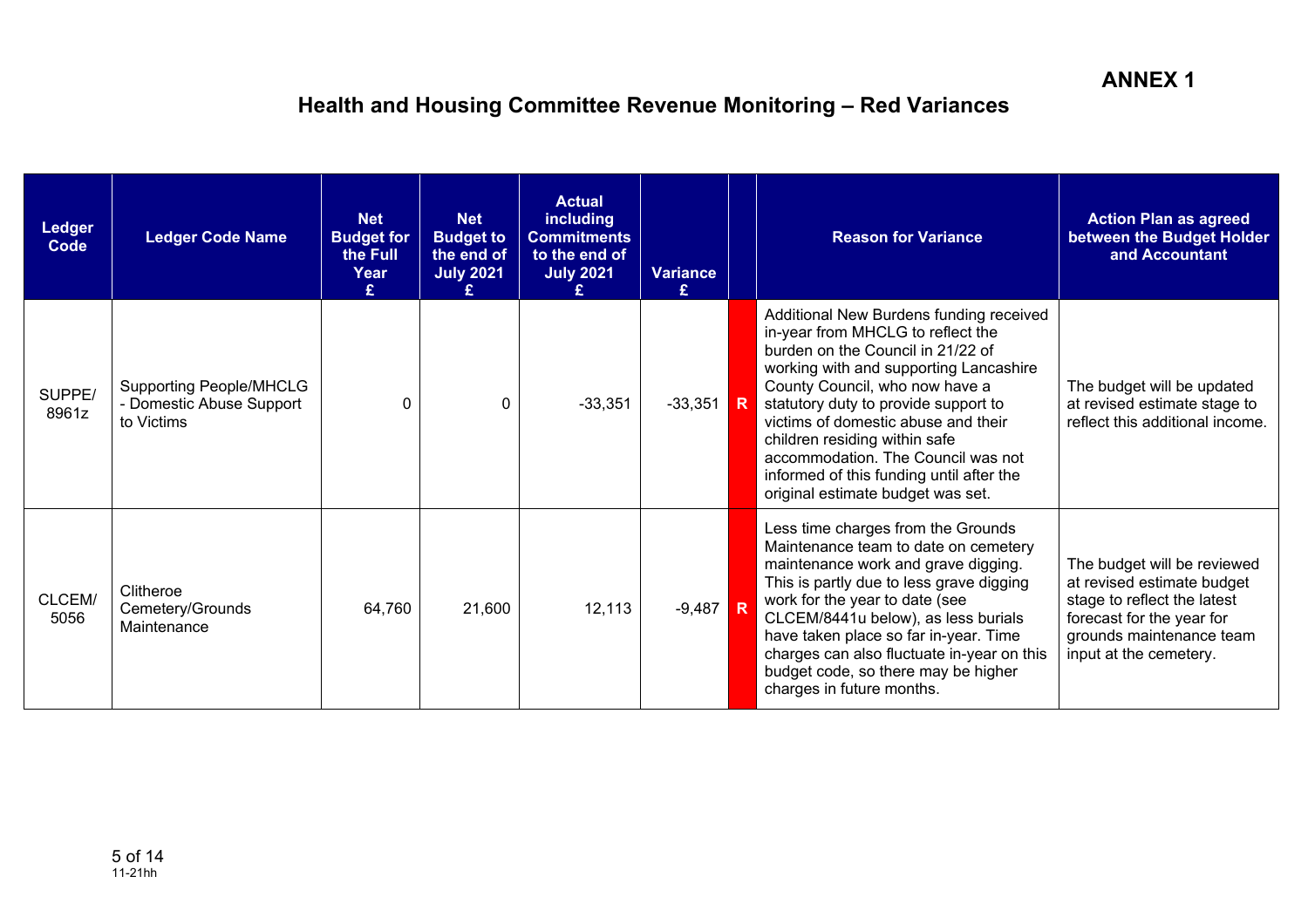| <b>Ledger</b><br>Code | <b>Ledger Code Name</b>                                                                             | <b>Net</b><br><b>Budget for</b><br>the Full<br>Year | <b>Net</b><br><b>Budget to</b><br>the end of<br><b>July 2021</b> | <b>Actual</b><br><b>including</b><br><b>Commitments</b><br>to the end of<br><b>July 2021</b> | <b>Variance</b><br>£ | <b>Reason for Variance</b>                                                                                                                                                                                                                                                                                                                                                                                                                                                                                                                                                               | <b>Action Plan as agreed</b><br>between the Budget Holder<br>and Accountant                                                                     |
|-----------------------|-----------------------------------------------------------------------------------------------------|-----------------------------------------------------|------------------------------------------------------------------|----------------------------------------------------------------------------------------------|----------------------|------------------------------------------------------------------------------------------------------------------------------------------------------------------------------------------------------------------------------------------------------------------------------------------------------------------------------------------------------------------------------------------------------------------------------------------------------------------------------------------------------------------------------------------------------------------------------------------|-------------------------------------------------------------------------------------------------------------------------------------------------|
| HGBEN/<br>8007z       | Housing Benefits/HRA Rent<br>Rebate Grant                                                           | $-20,880$                                           | $-6,964$                                                         | $-12,948$                                                                                    | $-5,984$ R           | The higher Rent Rebate subsidy grant<br>income received to date was in line with<br>the estimate prepared for the 2021/22<br>DWP subsidy grant initial estimate claim,<br>which was completed after the original<br>estimate budget was set. Rent Rebate<br>subsidy grant received plus<br>Homelessness Prevention Grant funding<br>allocated to support Rent Rebate<br>payments are updated at year-end to<br>broadly reflect the actual Rent Rebate<br>payments for the year as a whole. As a<br>result, there is unlikely to be a significant<br>over-recovery of income at year-end. | The budget will be amended<br>at revised estimate stage to<br>reflect the latest full-year<br>estimate for Rent Rebate<br>subsidy grant income. |
| CTBEN/<br>8009z       | <b>Localised Council Tax</b><br><b>Support Admin/Housing</b><br>Benefit & CT Benefit Admin<br>Grant | $-33,390$                                           | $-33,390$                                                        | $-38,836$                                                                                    | $-5,446$ R           | <b>Higher Local Council Tax Support</b><br>Administration Grant received from<br>MHCLG for 2021/22 than budgeted for.<br>The Council was not notified of the yearly<br>funding level until after the original<br>estimate budget was set.                                                                                                                                                                                                                                                                                                                                                | The budget will be updated<br>at revised estimate stage to<br>reflect this increased income.                                                    |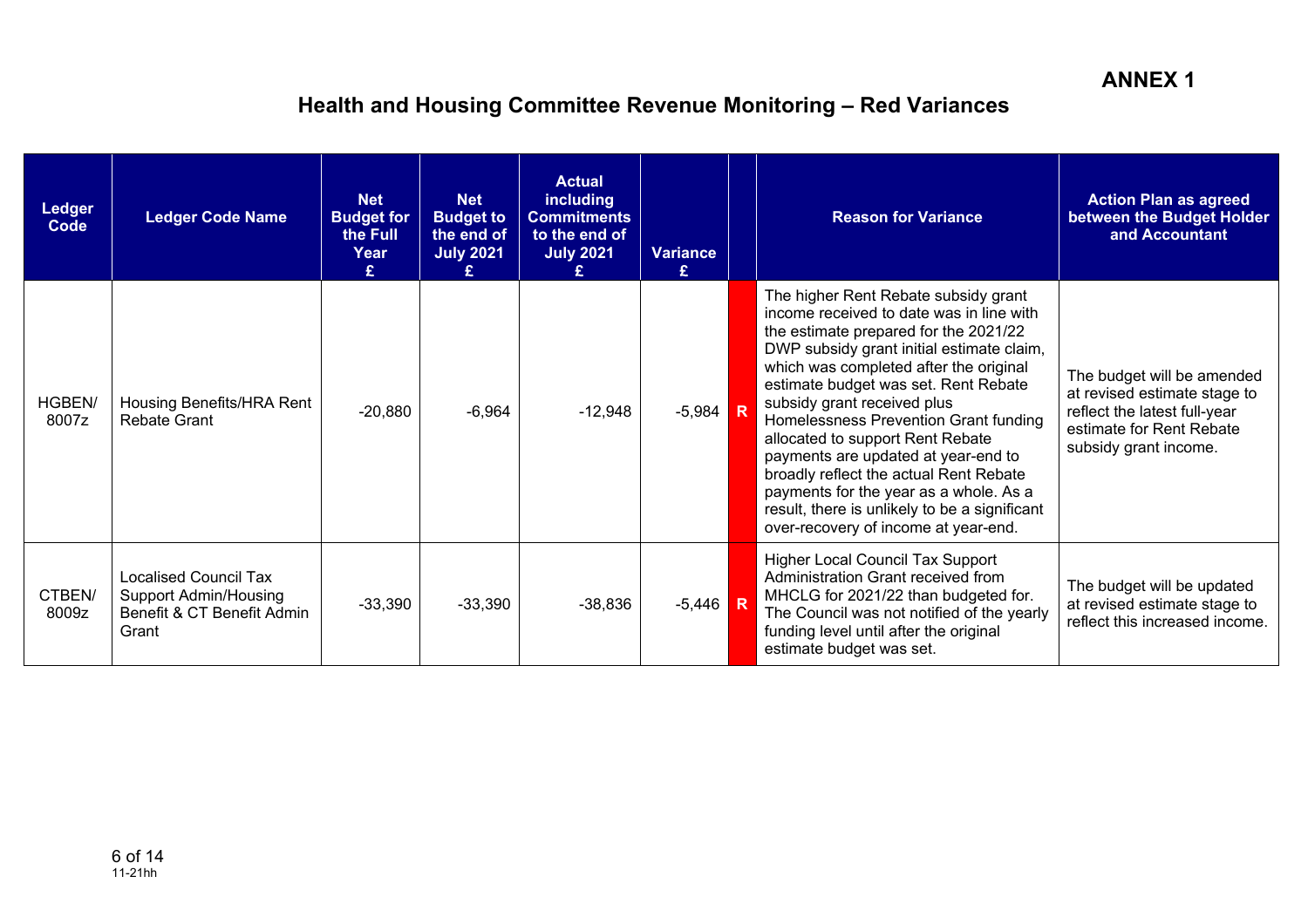| <b>Ledger</b><br>Code | <b>Ledger Code Name</b>                        | <b>Net</b><br><b>Budget for</b><br>the Full<br>Year<br>£ | <b>Net</b><br><b>Budget to</b><br>the end of<br><b>July 2021</b> | <b>Actual</b><br><b>including</b><br><b>Commitments</b><br>to the end of<br><b>July 2021</b> | <b>Variance</b><br>£ | <b>Reason for Variance</b>                                                                                                                                                                                                                                                                                                                                                                                                                                                                                                                                                                                                         | <b>Action Plan as agreed</b><br>between the Budget Holder<br>and Accountant                                                                                                 |
|-----------------------|------------------------------------------------|----------------------------------------------------------|------------------------------------------------------------------|----------------------------------------------------------------------------------------------|----------------------|------------------------------------------------------------------------------------------------------------------------------------------------------------------------------------------------------------------------------------------------------------------------------------------------------------------------------------------------------------------------------------------------------------------------------------------------------------------------------------------------------------------------------------------------------------------------------------------------------------------------------------|-----------------------------------------------------------------------------------------------------------------------------------------------------------------------------|
| ENVHT/<br>3081        | Environmental Health<br>Services/Water Samples | 15,300                                                   | 5,116                                                            | $\mathbf{0}$                                                                                 | $-5,116$ R           | No private water risk assessments and<br>samples work has been undertaken for<br>the year to date, meaning there are no<br>lab tests costs. This is due to on-going<br>vacancies within the Environmental<br>Health team meaning that staff time has<br>been focussed on other priority areas of<br>work for the year to date. This<br>underspend partly offsets the under-<br>recovery of private water samples<br>income for the year to date (see<br>ENVHT/8417u below).<br>It is likely that Environmental Health staff<br>time will continue to focus on other<br>priority areas of work until staff vacancies<br>are filled. | The budget will be amended<br>at revised estimate stage to<br>reflect the latest full-year<br>estimate for both water<br>samples costs and private<br>water samples income. |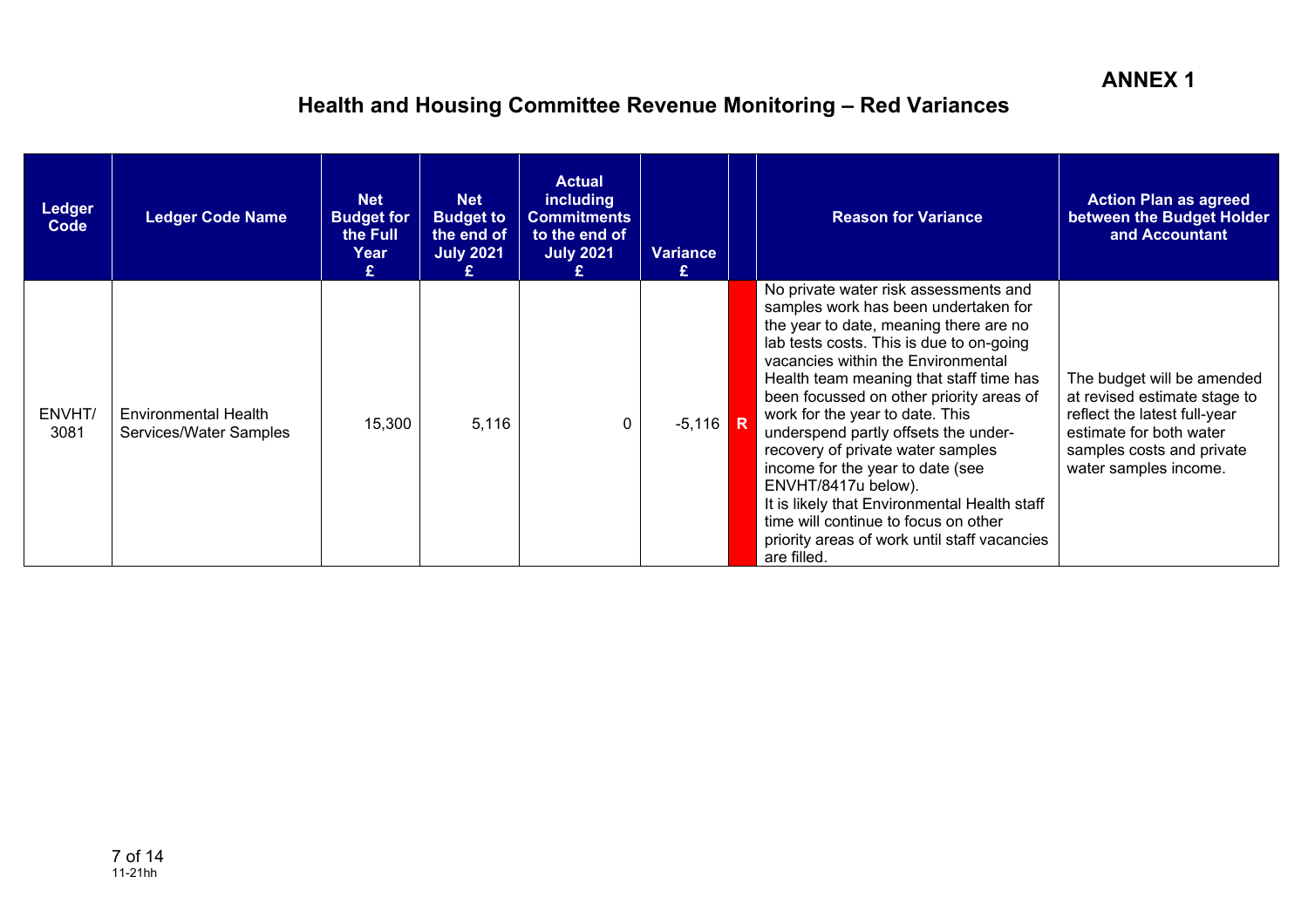| <b>Ledger</b><br>Code | <b>Ledger Code Name</b>                                          | <b>Net</b><br><b>Budget for</b><br>the Full<br>Year<br>£ | <b>Net</b><br><b>Budget to</b><br>the end of<br><b>July 2021</b> | <b>Actual</b><br><b>including</b><br><b>Commitments</b><br>to the end of<br><b>July 2021</b> | <b>Variance</b><br>£ | <b>Reason for Variance</b>                                                                                                                                                                                                                                                                                                                                                                                                                                                                                                                                                                                                                                                                                                                                                                                                                                                                      | <b>Action Plan as agreed</b><br>between the Budget Holder<br>and Accountant                                                                                                 |
|-----------------------|------------------------------------------------------------------|----------------------------------------------------------|------------------------------------------------------------------|----------------------------------------------------------------------------------------------|----------------------|-------------------------------------------------------------------------------------------------------------------------------------------------------------------------------------------------------------------------------------------------------------------------------------------------------------------------------------------------------------------------------------------------------------------------------------------------------------------------------------------------------------------------------------------------------------------------------------------------------------------------------------------------------------------------------------------------------------------------------------------------------------------------------------------------------------------------------------------------------------------------------------------------|-----------------------------------------------------------------------------------------------------------------------------------------------------------------------------|
| ENVHT/<br>8417u       | <b>Environmental Health</b><br>Services/Private Water<br>Samples | $-24,710$                                                | $-8,240$                                                         | $\Omega$                                                                                     | $8,240$ R            | No private water risk assessment and<br>samples work has been undertaken for<br>the year to date, meaning there is no<br>private water samples income. This is<br>due to on-going vacancies within the<br>Environmental Health team meaning that<br>available staff time has been focussed on<br>other priority areas of work for the year to<br>date. The resulting under-recovery of<br>income to the end of July 2021 is partly<br>offset by reduced water sample lab test<br>costs of £5,116 (see ENVHT/3081<br>above), the net under-recovery of income<br>to date being £3,124. In addition, lower<br>staff costs for the Environmental Health<br>team, due to staff vacancies, will also<br>offset this under-recovery of income.<br>It is likely that Environmental Health staff<br>time will continue to focus on other<br>priority areas of work until staff vacancies<br>are filled. | The budget will be amended<br>at revised estimate stage to<br>reflect the latest full-year<br>estimate for both private<br>water samples income and<br>water samples costs. |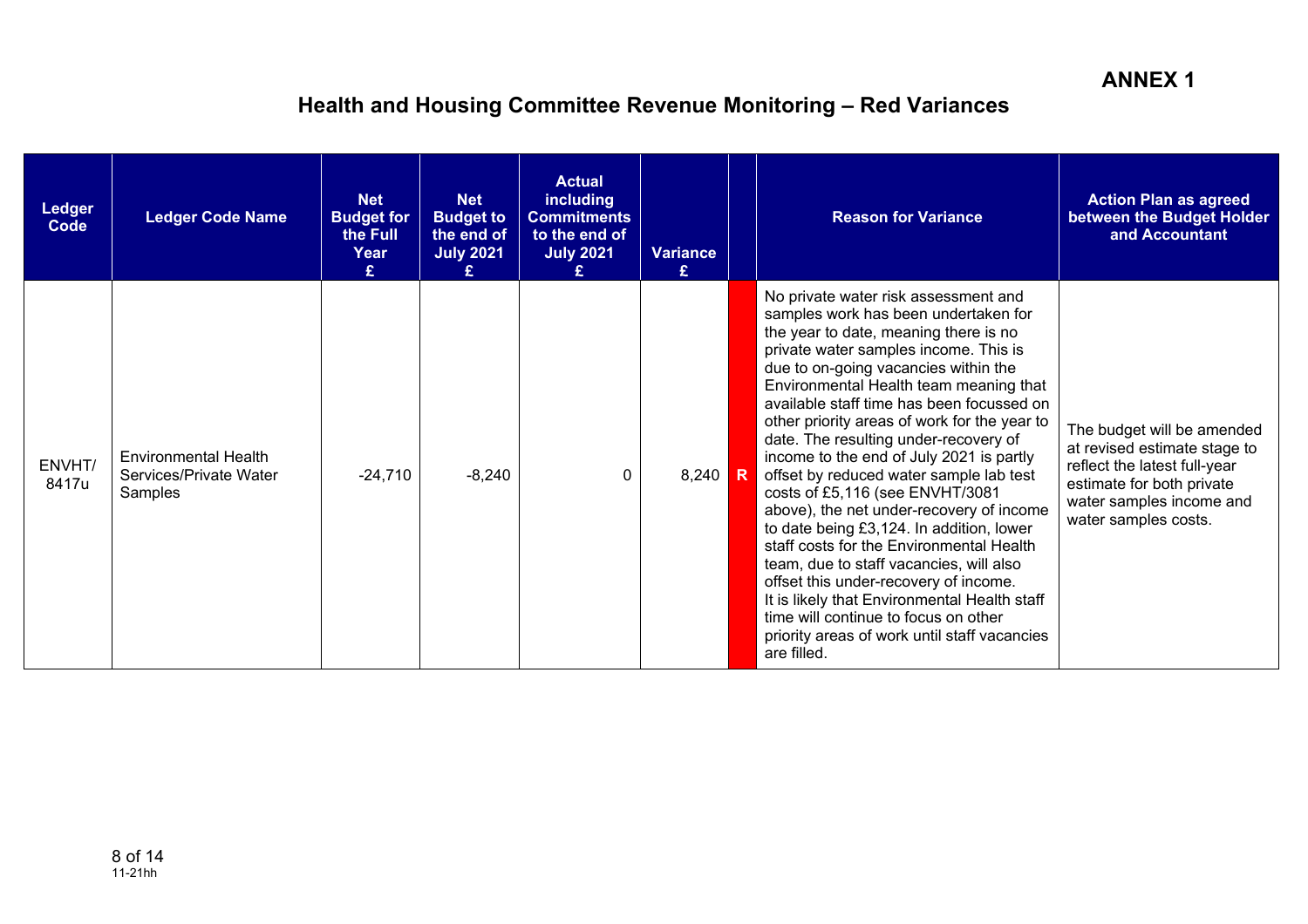| <b>Ledger</b><br>Code | <b>Ledger Code Name</b>                                                | <b>Net</b><br><b>Budget for</b><br>the Full<br>Year<br>£ | <b>Net</b><br><b>Budget to</b><br>the end of<br><b>July 2021</b> | <b>Actual</b><br><b>including</b><br><b>Commitments</b><br>to the end of<br><b>July 2021</b> | <b>Variance</b><br>£ | <b>Reason for Variance</b>                                                                                                                                                                                                                                                                                                                                                                                                                                                                                                                                                                                                                                                                                                                                                                                                                             | <b>Action Plan as agreed</b><br>between the Budget Holder<br>and Accountant                                                                                                                    |
|-----------------------|------------------------------------------------------------------------|----------------------------------------------------------|------------------------------------------------------------------|----------------------------------------------------------------------------------------------|----------------------|--------------------------------------------------------------------------------------------------------------------------------------------------------------------------------------------------------------------------------------------------------------------------------------------------------------------------------------------------------------------------------------------------------------------------------------------------------------------------------------------------------------------------------------------------------------------------------------------------------------------------------------------------------------------------------------------------------------------------------------------------------------------------------------------------------------------------------------------------------|------------------------------------------------------------------------------------------------------------------------------------------------------------------------------------------------|
| HGBEN/<br>8060z       | Housing Benefits/DWP -<br><b>Discretionary Housing</b><br>Payments Inc | $-63,320$                                                | $-31,660$                                                        | $-17,517$                                                                                    | 14,144 R             | The actual and budget figures to date<br>reflect 50% of the full year Discretionary<br>Housing Payments grant income to be<br>received. The full-year allocation from<br>DWP is currently £35,033, which is<br>£28,287 less than the amount budgeted<br>for. This is because the full-year<br>allocation was notified to the Council<br>after the original estimate budget was<br>set. The DWP have confirmed that<br>additional funding allocations may be<br>made to councils later in the year, but<br>nothing is confirmed at this stage.<br>This grant funds additional discretionary<br>housing benefits spend in-year by the<br>Council and the Council will now make<br>less discretionary housing benefits<br>payments in-year to reflect the reduced<br>funding. Thus, there will be no significant<br>under-recovery of income at year-end. | The budget will be updated<br>at revised estimate stage to<br>reflect the latest full-year<br>estimate for Discretionary<br>Housing Payments grant<br>funding and related<br>payments in-year. |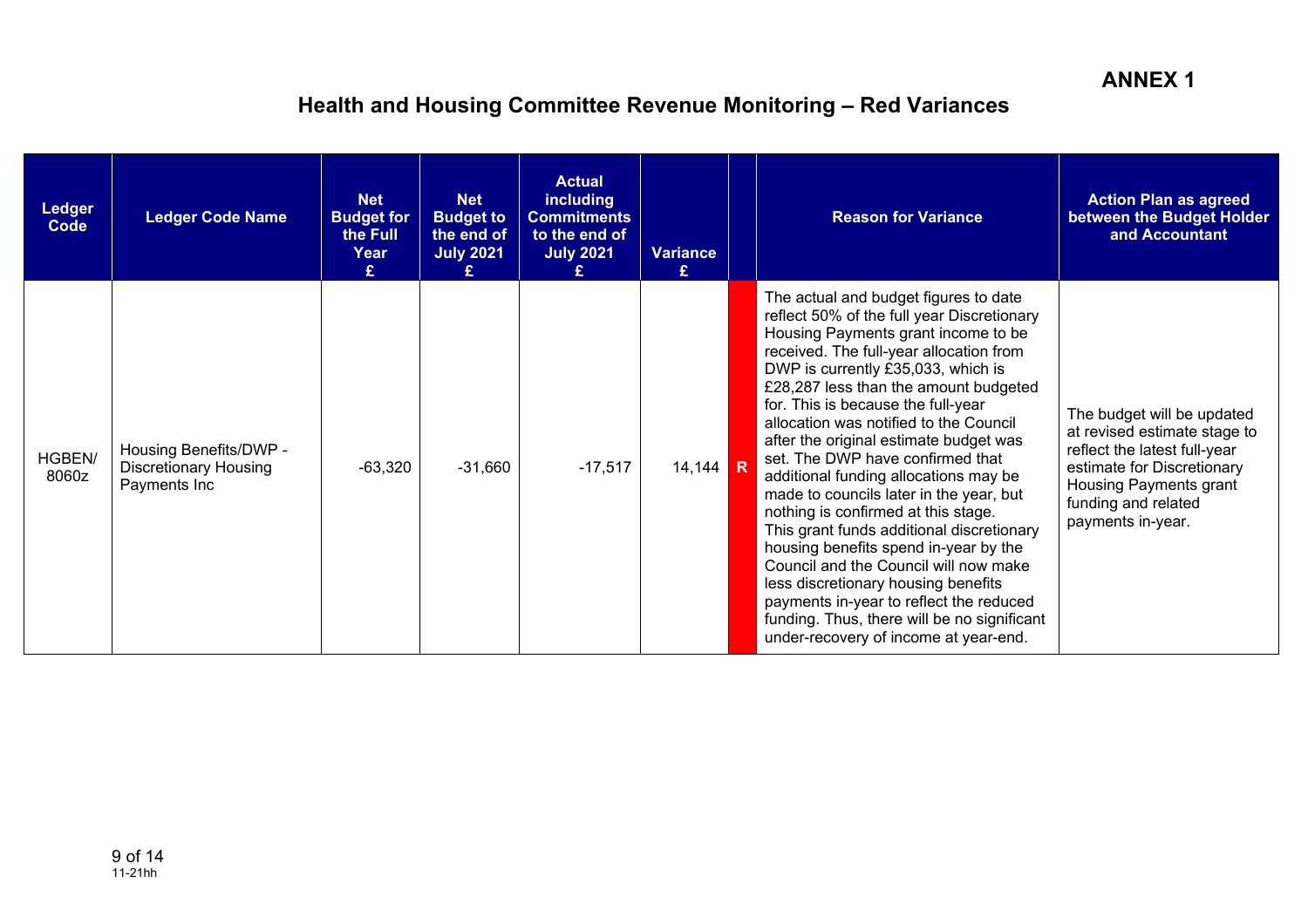| <b>Ledger</b><br>Code | <b>Ledger Code Name</b>                                 | <b>Net</b><br><b>Budget for</b><br>the Full<br>Year<br>£. | <b>Net</b><br><b>Budget to</b><br>the end of<br><b>July 2021</b> | <b>Actual</b><br><b>including</b><br><b>Commitments</b><br>to the end of<br><b>July 2021</b> | <b>Variance</b> | <b>Reason for Variance</b>                                                                                                                                                                                                                                                                                                                                                                                                                                                                                                                                                                | <b>Action Plan as agreed</b><br>between the Budget Holder<br>and Accountant                                                                        |
|-----------------------|---------------------------------------------------------|-----------------------------------------------------------|------------------------------------------------------------------|----------------------------------------------------------------------------------------------|-----------------|-------------------------------------------------------------------------------------------------------------------------------------------------------------------------------------------------------------------------------------------------------------------------------------------------------------------------------------------------------------------------------------------------------------------------------------------------------------------------------------------------------------------------------------------------------------------------------------------|----------------------------------------------------------------------------------------------------------------------------------------------------|
| HGBEN/<br>8002z       | <b>Housing Benefits/Rent</b><br><b>Allowances Grant</b> | $-5,127,300$                                              | $-1,710,464$                                                     | $-1,690,824$                                                                                 | 19,640 R        | Rent Allowance subsidy grant income<br>was 1.1% lower than the £1.710m<br>budgeted for the year to date. The<br>reduced income is in line with the<br>estimate prepared for the 2021/22 DWP<br>subsidy grant initial estimate claim, which<br>was completed after the original estimate<br>budget was set. Rent Allowance subsidy<br>grant received at year-end is updated to<br>broadly reflect the actual Rent Allowance<br>payments for the year as a whole (see<br>HGBEN/4652 below). As a result, there<br>is unlikely to be a significant under-<br>recovery of income at year-end. | The budget will be amended<br>at revised estimate stage to<br>reflect the latest full-year<br>estimate for Rent Allowance<br>subsidy grant income. |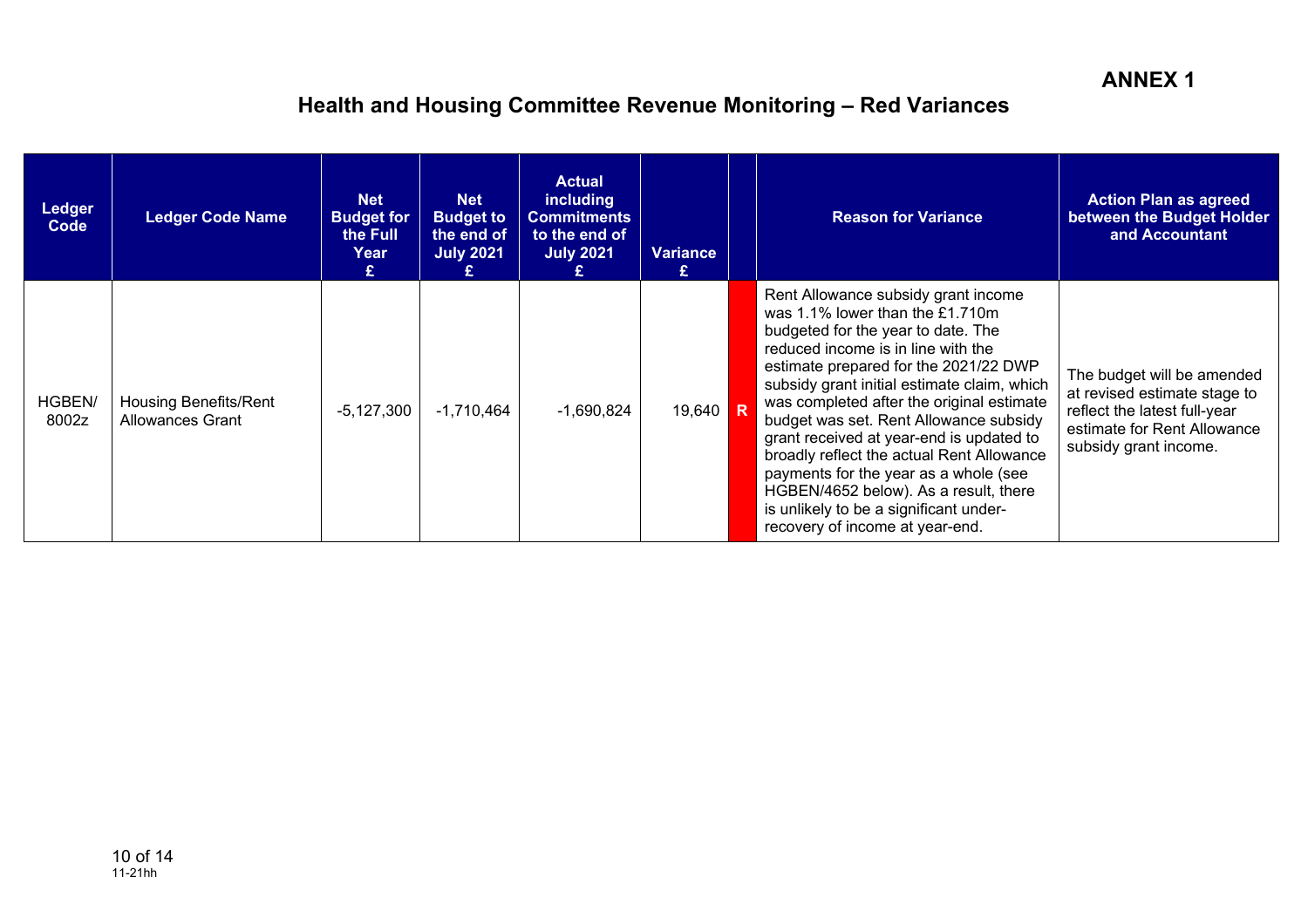| <b>Ledger</b><br>Code | <b>Ledger Code Name</b>                                    | <b>Net</b><br><b>Budget for</b><br>the Full<br>Year | <b>Net</b><br><b>Budget to</b><br>the end of<br><b>July 2021</b> | <b>Actual</b><br><b>including</b><br><b>Commitments</b><br>to the end of<br><b>July 2021</b> | Variance<br>£ |   | <b>Reason for Variance</b>                                                                                                                                                                                                                                                                                                                                                                                                                                              | <b>Action Plan as agreed</b><br>between the Budget Holder<br>and Accountant |
|-----------------------|------------------------------------------------------------|-----------------------------------------------------|------------------------------------------------------------------|----------------------------------------------------------------------------------------------|---------------|---|-------------------------------------------------------------------------------------------------------------------------------------------------------------------------------------------------------------------------------------------------------------------------------------------------------------------------------------------------------------------------------------------------------------------------------------------------------------------------|-----------------------------------------------------------------------------|
| HGBEN/<br>8814z       | Housing Benefits/Recovery<br>of Rent Allowance<br>Payments | $-25,110$                                           | 30,484                                                           | 25,175                                                                                       |               | R | Rent Allowance payments were 1.8%<br>higher than the £2.050m budgeted for<br>the year to date, after adjusting for<br>recovery of benefits overpayments and<br>non-cash transactions. This is mainly due<br>to a lower caseload reduction for the year<br>to date than budgeted for. The overall<br>caseload is reducing throughout the year<br>as part of the migration from Housing<br>Benefits to Universal Credit in Ribble                                         | The budget will be amended<br>at revised estimate stage to                  |
| HGBEN/<br>4652        | <b>Housing Benefits/Rent</b><br><b>Allowance Payments</b>  | 5,123,800                                           | 2,019,289                                                        | 2,060,793                                                                                    | 36,194        | R | Valley, but caseload levels can vary due<br>to other factors throughout the year.<br>Any higher Rent Allowance payments for<br>the year as a whole will be reflected in<br>more Rent Allowance subsidy grant<br>income received at year-end from the<br>DWP (see HGBEN/8002z above), as<br>payments for the full year are broadly<br>funded by subsidy grant received at year-<br>end. As a result, there is unlikely to be a<br>significant net overspend at year-end. | reflect the latest full-year<br>estimate for Rent Allowance<br>payments.    |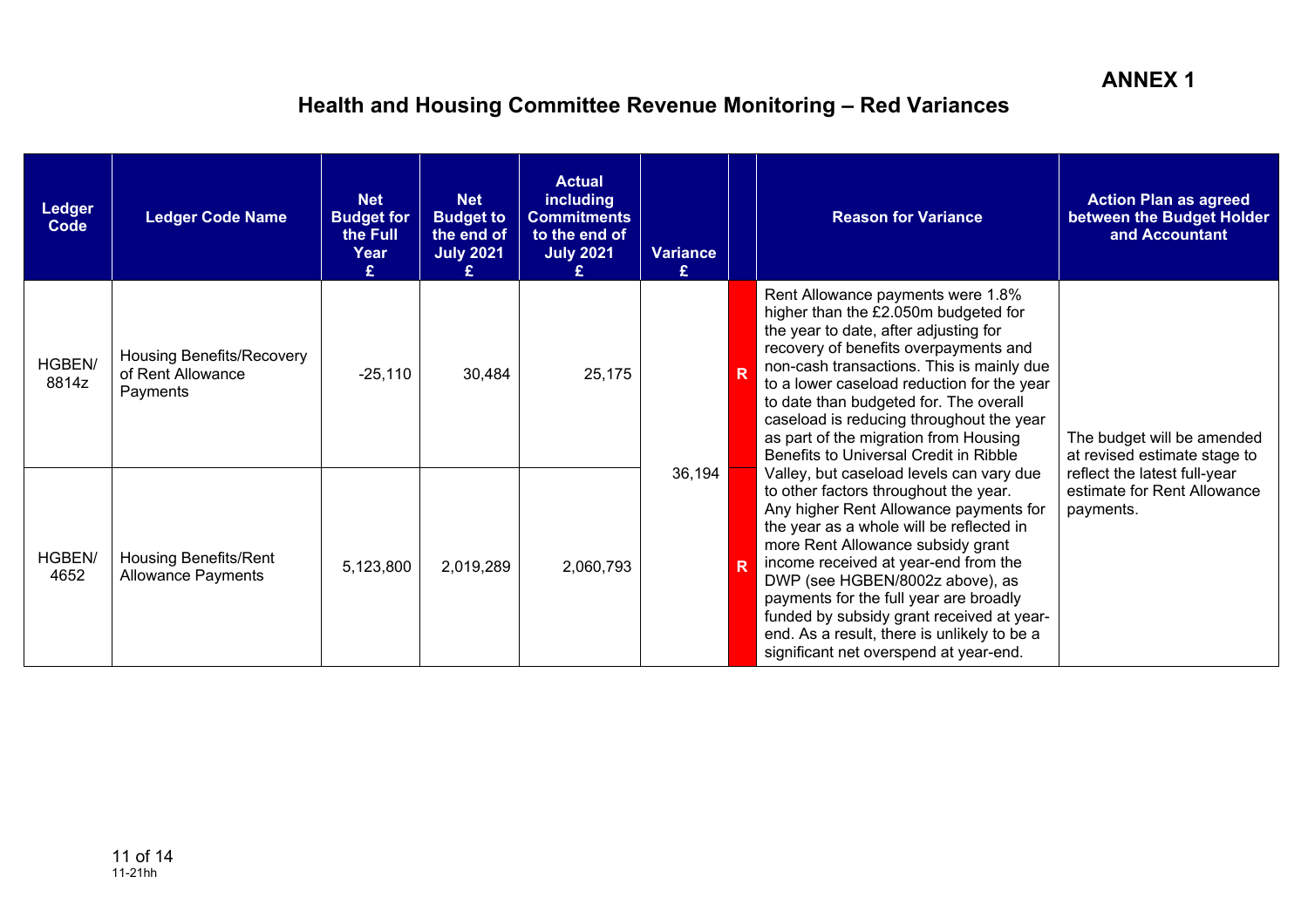| <b>Ledger</b><br>Code | <b>Ledger Code Name</b>                                                 | <b>Net</b><br><b>Budget for</b><br>the Full<br>Year<br>£ | <b>Net</b><br><b>Budget to</b><br>the end of<br><b>July 2021</b> | <b>Actual</b><br><b>including</b><br><b>Commitments</b><br>to the end of<br><b>July 2021</b> | <b>Variance</b><br>£. | <b>Reason for Variance</b>                                                                                                                                                                                                                                                                                                                                                                                                                                                                                                                                                     |
|-----------------------|-------------------------------------------------------------------------|----------------------------------------------------------|------------------------------------------------------------------|----------------------------------------------------------------------------------------------|-----------------------|--------------------------------------------------------------------------------------------------------------------------------------------------------------------------------------------------------------------------------------------------------------------------------------------------------------------------------------------------------------------------------------------------------------------------------------------------------------------------------------------------------------------------------------------------------------------------------|
| CLMKT/<br>8825n       | Clitheroe Market/Stalls                                                 | $-6,590$                                                 | $-2,198$                                                         | $-6,405$                                                                                     | $-4,207$              | There has been a higher demand for stalls from traders than<br>budgeted for, reflecting the on-going increased popularity of the<br>market among shoppers and traders post Covid-19 lockdown in<br>this demand-led fluctuating service area.<br>The budget will be amended at revised estimate stage to reflect<br>the latest full-year estimate for market stalls income.                                                                                                                                                                                                     |
| HOMES/<br>2450        | Homelessness<br>Strategy/Homelessness<br><b>Temporary Accommodation</b> | 10,840                                                   | 3,616                                                            | $\Omega$                                                                                     | $-3,616$              | There is an on-going impact from Covid-19 on homelessness and<br>the Council has incurred homelessness temporary<br>accommodation costs for the year to date. However, those costs<br>are currently being covered by un-ring fenced MHCLG Covid-19<br>funding under the Policy and Finance Committee budget. The<br>impact for this Committee is therefore an underspend to date on<br>the normal homelessness temporary accommodation budget.<br>The budget and allocation of homelessness temporary<br>accommodation costs will be kept under review throughout the<br>year. |
| ENVHT/<br>8430u       | <b>Environmental Health</b><br>Services/Street Trading<br>Licence       | $-4,560$                                                 | $-3,038$                                                         | $-6,065$                                                                                     | $-3,027$              | There have been several new street trading licences issued since<br>the start of the financial year, which has resulted in increased<br>income in this demand-led licence income area.<br>The budget will be amended at revised estimate stage to reflect<br>the latest full-year estimate for street trading licence income.                                                                                                                                                                                                                                                  |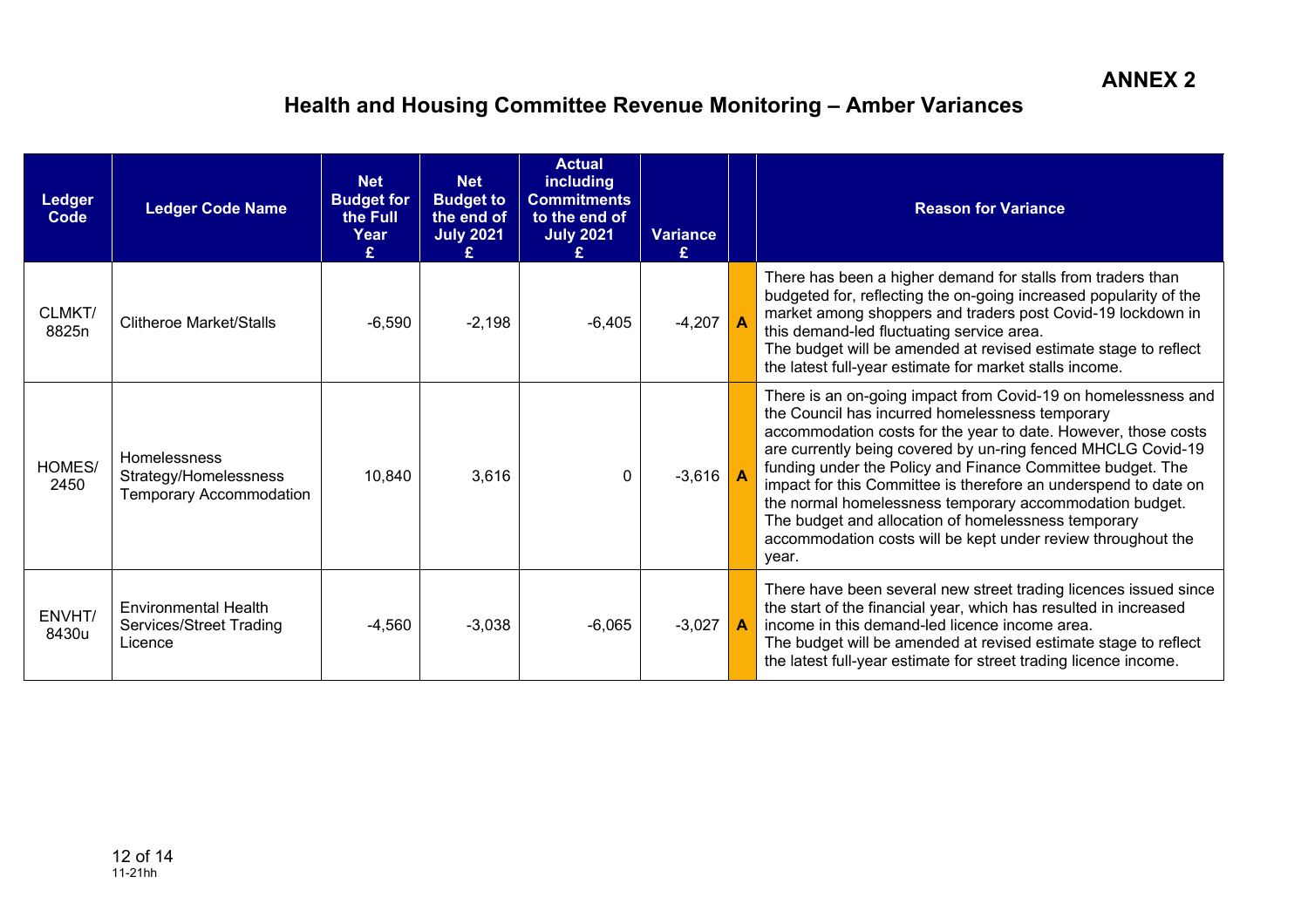| <b>Ledger</b><br>Code | <b>Ledger Code Name</b>                                                | <b>Net</b><br><b>Budget for</b><br>the Full<br>Year<br>£ | <b>Net</b><br><b>Budget to</b><br>the end of<br><b>July 2021</b> | <b>Actual</b><br><b>including</b><br><b>Commitments</b><br>to the end of<br><b>July 2021</b> | <b>Variance</b><br>£ | <b>Reason for Variance</b>                                                                                                                                                                                                                                                                                                                                                                                                                                               |
|-----------------------|------------------------------------------------------------------------|----------------------------------------------------------|------------------------------------------------------------------|----------------------------------------------------------------------------------------------|----------------------|--------------------------------------------------------------------------------------------------------------------------------------------------------------------------------------------------------------------------------------------------------------------------------------------------------------------------------------------------------------------------------------------------------------------------------------------------------------------------|
| JARMS/<br>2402        | Joiners Arms/Repair &<br>Maintenance - Buildings                       | 10,610                                                   | 3,536                                                            | 745                                                                                          | $-2,791$ $A$         | Less routine repairs work for the year to date than budgeted for.<br>No major responsive repairs have been required so far in-year<br>and two less rooms are being serviced currently, as Flats 1 and 2<br>are out of service awaiting the capital refurbishment scheme.<br>Further repairs work is likely to be undertaken in-year and the<br>budget will be reviewed at revised estimate budget stage<br>alongside review of repairs budgets across all Council sites. |
| HGBEN/<br>8956z       | Housing Benefits/DWP -<br>Pensions Credit Uplift New<br><b>Burdens</b> | $\Omega$                                                 | $\Omega$                                                         | $-2,066$                                                                                     | $-2,066$             | This is additional funding received in-year from the DWP to<br>reflect the burden on the Council of administering the pensions<br>credit uplift changes in-year. This funding was not anticipated at<br>original estimate budget stage.<br>The budget will be updated at revised estimate stage to reflect<br>this income.                                                                                                                                               |
| CLCEM/<br>8441u       | Clitheroe<br><b>Cemetery/Interment Fees</b>                            | $-37,040$                                                | $-12,356$                                                        | $-10,322$                                                                                    | 2,034                | There have been a lower number of burials interments than<br>estimated in this demand-led fluctuating service area. This is<br>partly offset by a higher number of ashes interments. Fees for<br>burials interments are higher than for ashes interments.<br>The budget will be reviewed at revised estimate stage to reflect<br>the latest full-year estimate for interments income.                                                                                    |
| DOGWD/<br>5056        | Dog Warden & Pest<br>Control/Grounds<br>Maintenance                    | 19,880                                                   | 6,628                                                            | 9,121                                                                                        | 2,493                | Increased time input charges to dog bin emptying by the Grounds<br>Maintenance team to date. Time input will be reviewed going<br>forwards and the dog bin emptying costs will be managed within<br>the overall Grounds Maintenance budgets across all Council<br>sites.<br>The budget will be reviewed at revised estimate budget stage to<br>reflect the latest dog bin emptying costs forecast for the year.                                                          |